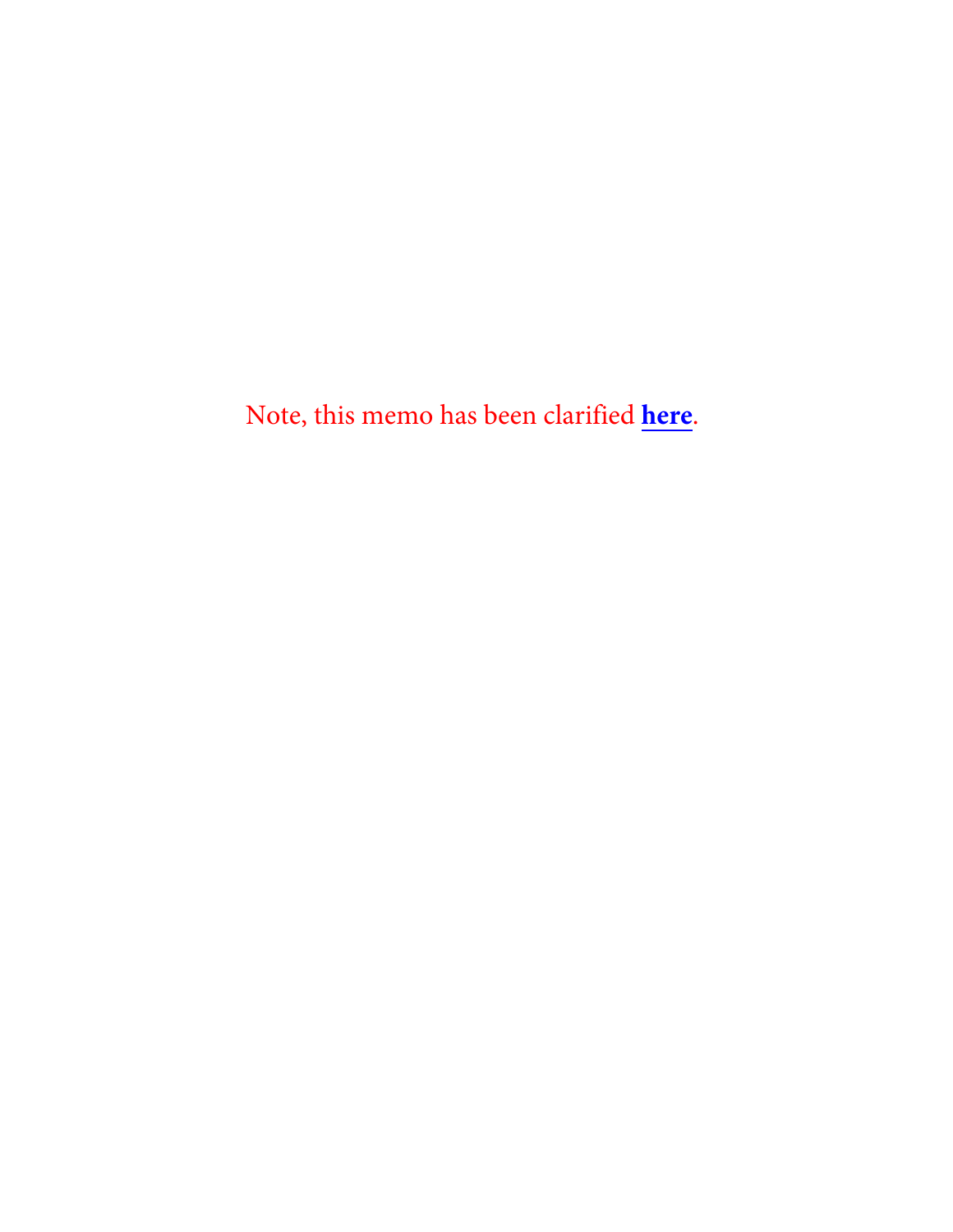#### **DISTRICT ATTORNEY COUNTY OF NEW YORK ONE HOGAN PLACE New York, N. Y. 10013 (212) 335-9000**



January 3, 2022

To: All Staff From: Alvin L. Bragg, Jr. Re: Achieving Fairness and Safety

Growing up in Harlem in the 1980s, I saw every side of the criminal justice system from a young age. Before I was 21 years old, I had a gun pointed at me six times: three by police officers and three by people who were not police officers. I had a knife to my neck, a semi-automatic gun to my head, and a homicide victim on my doorstep. In my adult life, I have posted bail for family, answered the knock of the warrant squad on my door in the early morning, and watched the challenges of a loved one who was living with me after returning from incarceration. Late last year, during a stretch of multiple shootings within three blocks of my home, I had perhaps the most sobering experience of my life: seeing —through the eyes of my children— the aftermath of a shooting directly in front of our home, as we walked together past yellow crime scene tape, seemingly countless shell casings, and a gun, just to get home.

In large part because of these experiences, I have dedicated my career to the inextricably linked goals of safety and fairness. This memo sets out charging, bail, plea, and sentencing policies that will advance both goals. Data, and my personal experiences, show that reserving incarceration for matters involving significant harm *will make us safer*.

The policies are premised on several key principles.

• Invest more in diversion and alternatives to incarceration: Well-designed initiatives that support and stabilize people – particularly individuals in crisis and youth – can conserve resources, reduce re-offending, and diminish the collateral harms of criminal prosecution.<sup>[1](#page-1-0)</sup>

<span id="page-1-0"></span><sup>1</sup> Michael Mueller-Smith & Kevin T. Schnepel, *Diversion in the Criminal Justice System*, 8 THE REV. OF ECON. STUD. 2, 883–936 (2021), https://doi.org/10.1093/restud/rdaa030 (finding that diversion cuts reoffending rates in half and grows quarterly employment rates by nearly 50% over 10 years); Amanda Agan, Jennifer Doleac & Anna Harvey, *Misdemeanor Prosecution* (Nat'l Bureau of Econ. Res., Working Paper No. 28600, 2021), https://www.nber.org/system/files/working\_papers/w28600/w28600.pdf (finding non-prosecution of a nonviolent misdemeanor offense leads to large reductions in the likelihood of a new criminal complaint over the next two years); David Huizinga & Kimberly L. Henry, *The Effect of Arrest and Justice System Sanctions on Subsequent Behavior: Findings from Longitudinal and Other Studies*, *in*, THE LONG VIEW ON CRIME: A SYNTHESIS OF LONGITUDINAL RESEARCH 244 (Akiva M. Liberman, ed., 2008); John Laub & Robert Sampson, *Life-Course and Developmental Criminology: Looking Back, Moving Forward,* J. OF DEV. AND LIFE-COURSE CRIMINOLOGY (2020).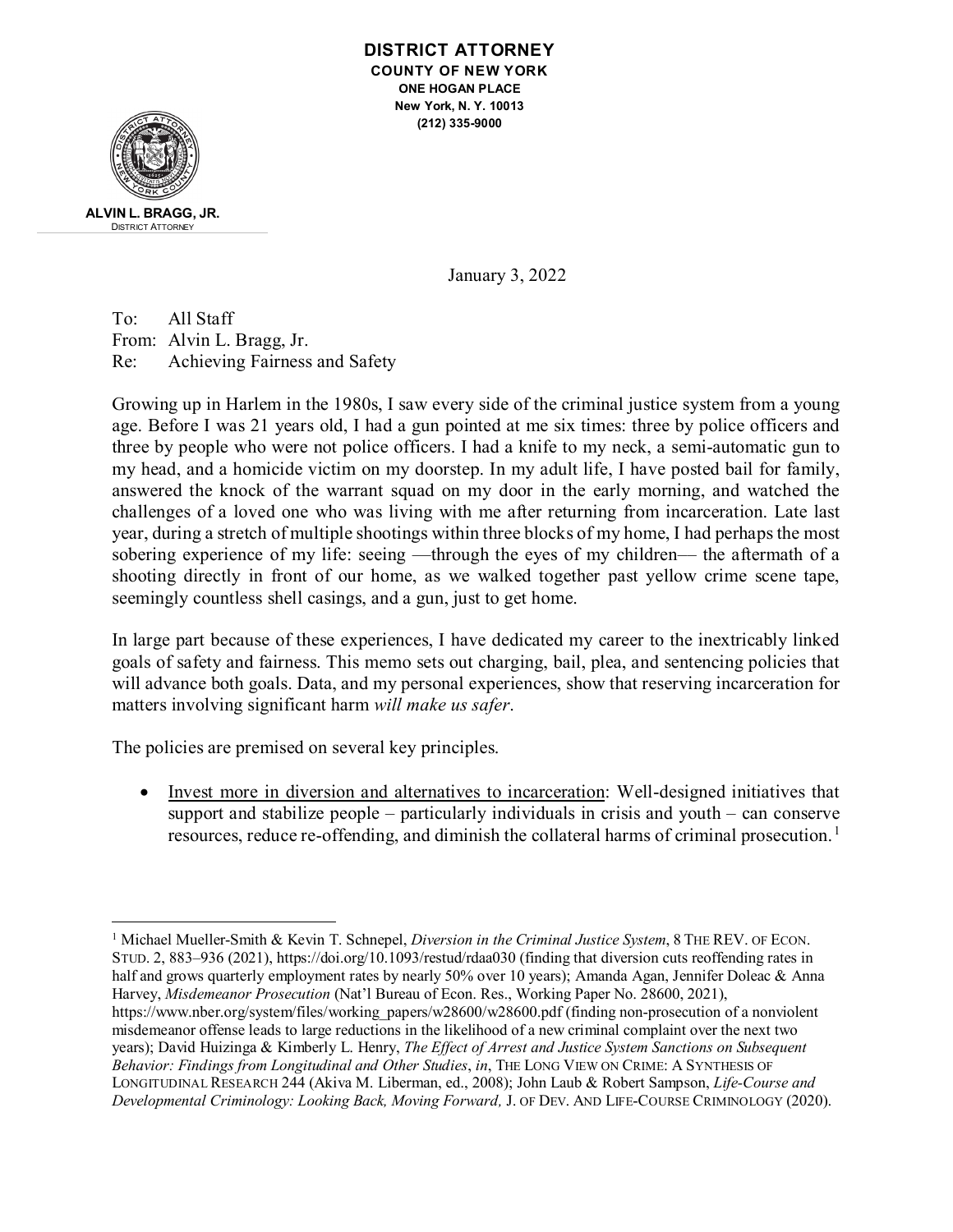Day One Letter January 3, 2022 Page 2 of 3

- Reduce pretrial incarceration: Particularly given the ongoing crisis at Rikers, we must reserve pretrial detention for very serious cases. The data show that the overwhelming majority of those released pretrial do not commit a violent crime while at liberty. [2](#page-2-0) Studies show that even three days in jail can lead to a loss of housing, employment, and strain family connections and increase the likelihood failure to appear in court.<sup>[3](#page-2-1)</sup> Studies also indicate that incarceration, in and of itself, can create public safety risks. [4](#page-2-2)
- Focus on Accountability, Not Sentence Length: Research is clear that, after a certain length, longer sentences do not deter crime or result in greater community safety.<sup>[5](#page-2-3)</sup> Further, because survivors and victims of crime often want more than the binary choice between incarceration and no incarceration, we will expand our use of restorative justice programming.[6](#page-2-4)
- Limit Youth in Adult Court: Research shows that brain development continues until up to  $a$ ge 25,<sup>[7](#page-2-5)</sup> youth are physiologically subject to more impulsive behavior, and are still capable

<span id="page-2-1"></span><sup>3</sup> Christopher Lowenkamp et al., *The Hidden Costs of Pretrial Detention*, THE LAURA AND JOHN ARNOLD FOUND., [https://craftmediabucket.s3.amazonaws.com/uploads/PDFs/LJAF\\_Report\\_hidden-costs\\_FNL.pdf.](https://craftmediabucket.s3.amazonaws.com/uploads/PDFs/LJAF_Report_hidden-costs_FNL.pdf)

<span id="page-2-2"></span>4 Studies in New York City, Miami, Pittsburgh, Philadelphia, and Houston comparing similar people released and detained before trial consistently found a modestly greater risk of re-offending once the pretrial period ends for detained individuals. For New York City, *see* Emily Leslie & Nolan Pope, *The Unintended Impact of Pretrial Detention on Case Outcomes: Evidence from New York City Arraignments* 60 J. OF L. AND ECON. 3, 529-557 (2017), http:/[/ www.econweb.umd.edu/~pope/pretrial\\_paper.pdf;](http://www.econweb.umd.edu/%7Epope/pretrial_paper.pdf) for Miami and Philadelphia, *see* Will Dobbie et al., *The Effects of Pre-Trial Detention on Conviction, Future Crime, and Employment: Evidence from Randomly Assigned Judges* (Nat'l. Bureau of Econ. Research, Working Paper No. N22511, 2018), https://www. nber.org/papers/w22511.pdf; for Philadelphia and Pittsburgh.

<span id="page-2-3"></span><sup>5</sup> *Five Things About Deterrence*, NAT'L INST. OF JUST., NCJ No. 247350 (2016),

[https://www.ojp.gov/pdffiles1/nij/247350.pdf;](https://www.ojp.gov/pdffiles1/nij/247350.pdf) Daniel S. Nagin, *Deterrence in the Twenty-First Century*, *in* 42 CRIME AND JUSTICE IN AMERICA, 1975-2025, 201-202 (Michael Tonry, ed., 2013); Damon M. Petrich, et al., *Custodial Sanctions and Reoffending: A Meta-Analytic Review*, 50 CRIME AND JUST. (2021), https://www.journals.uchicago.edu/doi/10.1086/715100 (finding custodial sanctions have no effect on reoffending or slightly increase it when compared with the effects of noncustodial sanctions and that incarceration cannot be justified on the grounds it affords public safety by decreasing recidivism).

<span id="page-2-4"></span><sup>6</sup> Heather Strang, et al., *Restorative Justice Conferencing (RJC) Using Face-to-Face Meetings of Offenders and Victims: Effects on Offender Recidivism and Victim Satisfaction. A Systematic Review*. 9 CAMBELL SYSTEMATIC REVIEWS 1, 1-59 (2013), https://onlinelibrary.wiley.com/doi/abs/10.4073/csr.2013.12 (reviewing 10 randomized control trials and finding face-to-face restorative justice conferences are cost-effective in reducing reoffending and increasing victim satisfaction).

<span id="page-2-5"></span><sup>7</sup> *See e.g.,* Jay N. Giedd, *Structural magnetic resonance imaging of the adolescent brain Adolescent Brain Development: Vulnerabilities and Opportunities*, 1021 ANN. N.Y. ACAD SCI. 77 – 85 (2004); Jay N. Giedd et al., *Brain development during childhood and adolescence: A longitudinal MRI study,* 2 NATURE AND NEUROSCIENCE 861-863 (1999); Jim Casey, *The Adolescent Brain: New Research and its Implications for Young People* 

<span id="page-2-0"></span> $\overline{a}$ <sup>2</sup> New York City Mayor's Office of Criminal Justice, *How many people with open criminal cases are re-arrested*? (December 2021), http://criminaljustice.cityofnewyork.us/wp-content/uploads/2021/12/Pretrial-Docketed-Rearrest-Contextual-Overview-December-2021-Update.pdf (finding that from January - June 2021 fewer than 1% of the 45,000- 50,000 people out pretrial are arrested for nonviolent or violent felonies each month); *see also*, Pretrial Release Dashboard, New York City Criminal Justice Agency,<https://www.nycja.org/pretrial-release-dashboard> (including pretrial outcome data through October 2021).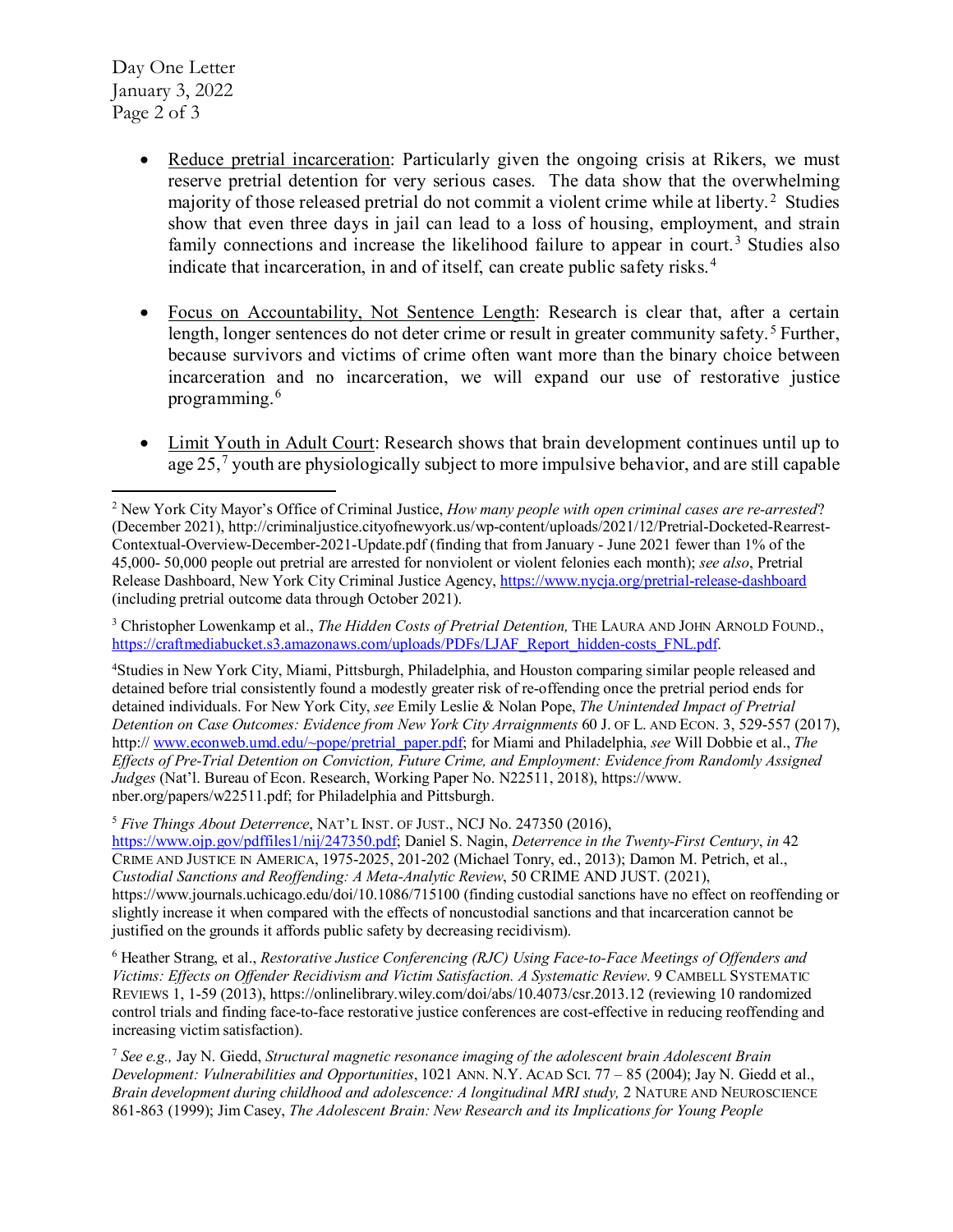Day One Letter January 3, 2022 Page 3 of 3

> of growth and maturation. Prosecuting youth in our adult criminal court system can lead to recidivism,  $8$  making neighborhoods less safe.

• Actively Support Those Reentering: Supporting those returning from incarceration reduces recidivism and thereby makes communities safer.<sup>[9](#page-3-1)</sup> We will scale up our support for services for those reentering and participate substantively in the parole process with a presumption in favor of release.

Please note that a number of the policies set forth below create presumptions requiring supervisory approval and/or a writing to overcome the presumption. These presumptions are intended to reflect the fact that no set of policies can cover all factual circumstances.

These policy changes not only will, in and of themselves, make us safer; they also will free up prosecutorial resources to focus on violent crime. To that end, new initiatives and policies on guns, sex crimes, hate crimes, and other matters will be announced in the coming weeks. We also are mindful that, in all of the work we do, discovery logistics are a constant challenge, and we will be dedicating significant resources to address this challenge.

Finally, while my commitment to making incarceration a matter of last resort is immutable, the path to get there through these policies will be dynamic, and, not static, and will be informed by our discussions (starting this week in the Trial Division) and our work together in the weeks and months ahead.

Attached are the day one policies and procedures relevant to the above.

 $\overline{a}$ *Transitioning from Foster Care* YOUTH OPPORTUNITIES INITIATIVE 7-8 (2011), https://assets.aecf.org/m/resourcedoc/AECF-theAdolescentBrain-2011.pdf.

<span id="page-3-0"></span><sup>8</sup> David Wilson et al. *Police-initiated diversion for youth to prevent future delinquent behavior: a systematic review* 14 CAMBELL SYSTEMATIC REVIEWS (2018),<https://onlinelibrary.wiley.com/doi/full/10.4073/csr.2018.5> (finding police-led diversion of low-risk youth who come into contact with the justice system is more effective in reducing a youth's future contact with the justice system compared to traditional processing); Jeffrey Fagan, Aaron Kupchik & Akiva Liberman, *Be Careful What you Wish For: Legal Sanctions and Public Safety Among Adolescent Felony Offenders in Juvenile and Criminal Court,* Columb. Univ. Pub. L. & Legal Theory, Res. Paper Series (2007) (finding that serious adolescent offenders prosecuted in the criminal court are likely to be rearrested more quickly and more often for violent, property and weapons offenses, and they are more often and more quickly returned to incarceration); *see also*, Benjamin Steiner & Emily Wright, Assessing the Relative Effects of State Direct File Waiver Laws on Violent Juvenile Crime: Deterrence or Irrelevance? 96 J. CRIM. L. & CRIMINOLOGY 1451, 1451 (2006)[, https://papers.ssrn.com/sol3/papers.cfm?abstract\\_id=491202#;](https://papers.ssrn.com/sol3/papers.cfm?abstract_id=491202) Jill Wolfson, CHILDHOOD ON TRIAL: THE FAILURE OF TRYING & SENTENCING YOUTH IN ADULT CRIMINAL COURT (2005).

<span id="page-3-1"></span><sup>9</sup> See *E.g.*, Blair Ames, *NIJ-Funded Research Examines What Works for Successful Reentry, The National Institute of Justice*, National Institute of Justice, (Oct. 7, 2019), <https://ojp.gov/pdffiles1/nij/252734.pdf>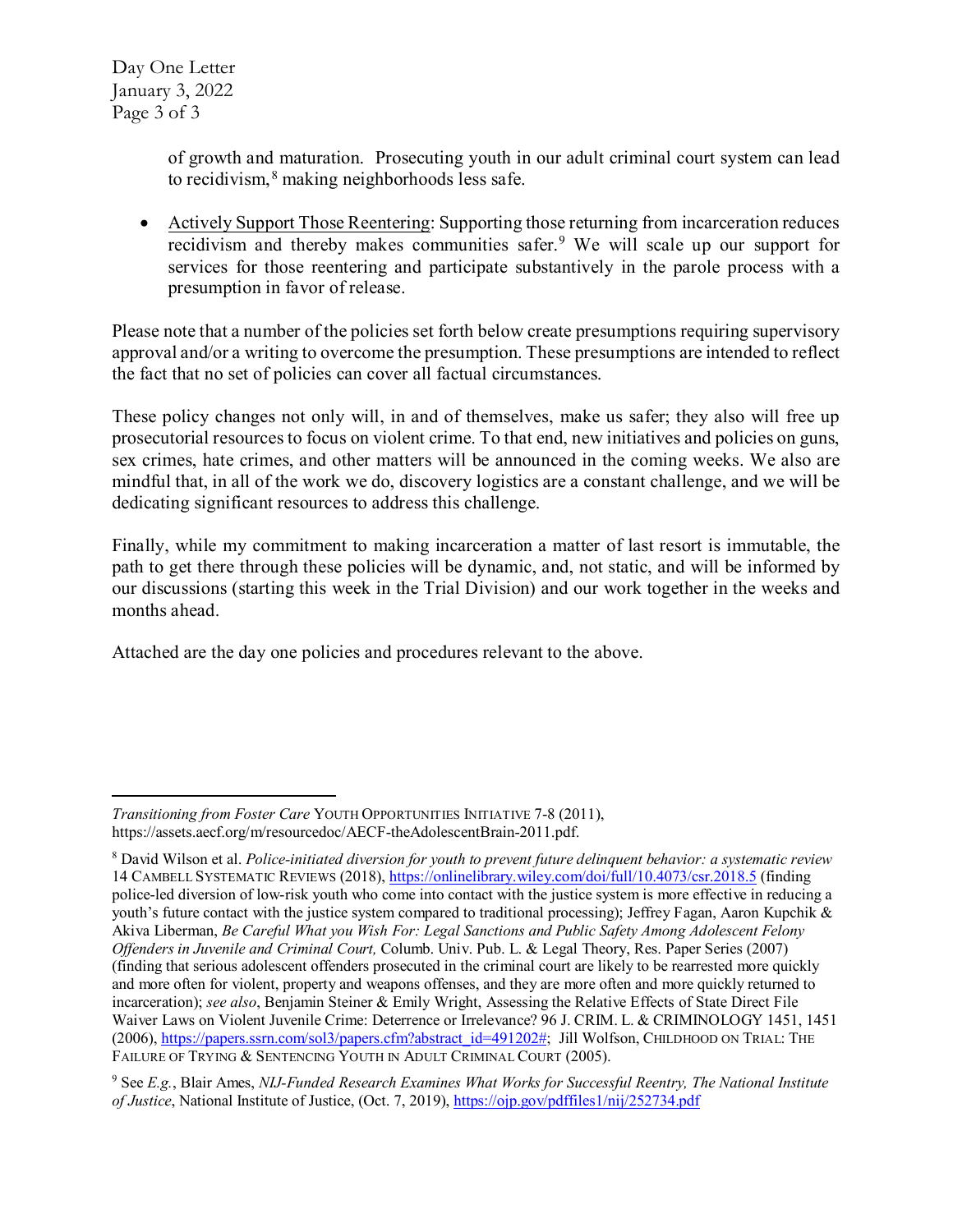

# **POLICY & PROCEDURE MEMORANDUM**

| TO:                                          | All Staff           |       |                                     |
|----------------------------------------------|---------------------|-------|-------------------------------------|
| <b>FROM:</b>                                 | Alvin L. Bragg, Jr. | DATE: | Monday, January 03, 2022            |
| CC:                                          |                     |       | EFFECTIVE: Monday, January 03, 2022 |
| <b>SUBJECT:</b> Day One Polices & Procedures |                     |       |                                     |

The following policies and procedures are effective immediately.

### **A. CHARGING**

- 1. The Office will not prosecute the following charges, unless as part of an accusatory instrument containing at least one felony count:
	- a) Marijuana misdemeanors, PL §§ 222.30 and 222.50.
	- b) The act of refusing to pay the fare for public transportation under Theft of Services, PL  $§165.15(3).$
	- c) Trespass, PL §§ 140.05, 140.10, 140.15, unless the trespass is a family offense pursuant to CPL § 530.11, accompanies any charge of Stalking in the Fourth Degree under PL § 120.45, or is approved by an ECAB supervisor.
	- d) Aggravated Unlicensed Operation, VTL § 511.1. Note that any vehicular collision resulting in any physical injury should be pursued as an act of reckless driving, reckless endangerment, negligent or reckless assault, failure to yield, or any other applicable statute. This policy addresses only criminalization of a failure to pay fines and does not address the criminalization of dangerous driving. Also, this charge may be prosecuted as part of any accusatory instrument containing a charge of Vehicle and Traffic Law 1212, 1192, or 511.2.
	- e) Any violation, traffic infraction, or other non-criminal offense not accompanied by a misdemeanor or felony.
	- f) Resisting Arrest, PL § 205.30, except for the act of resisting arrest for any crime not included on this declination list.
	- g) Obstructing Governmental Administration in the Second Degree, PL § 195.05, other than for the act of significantly physically interfering with the lawful arrest of another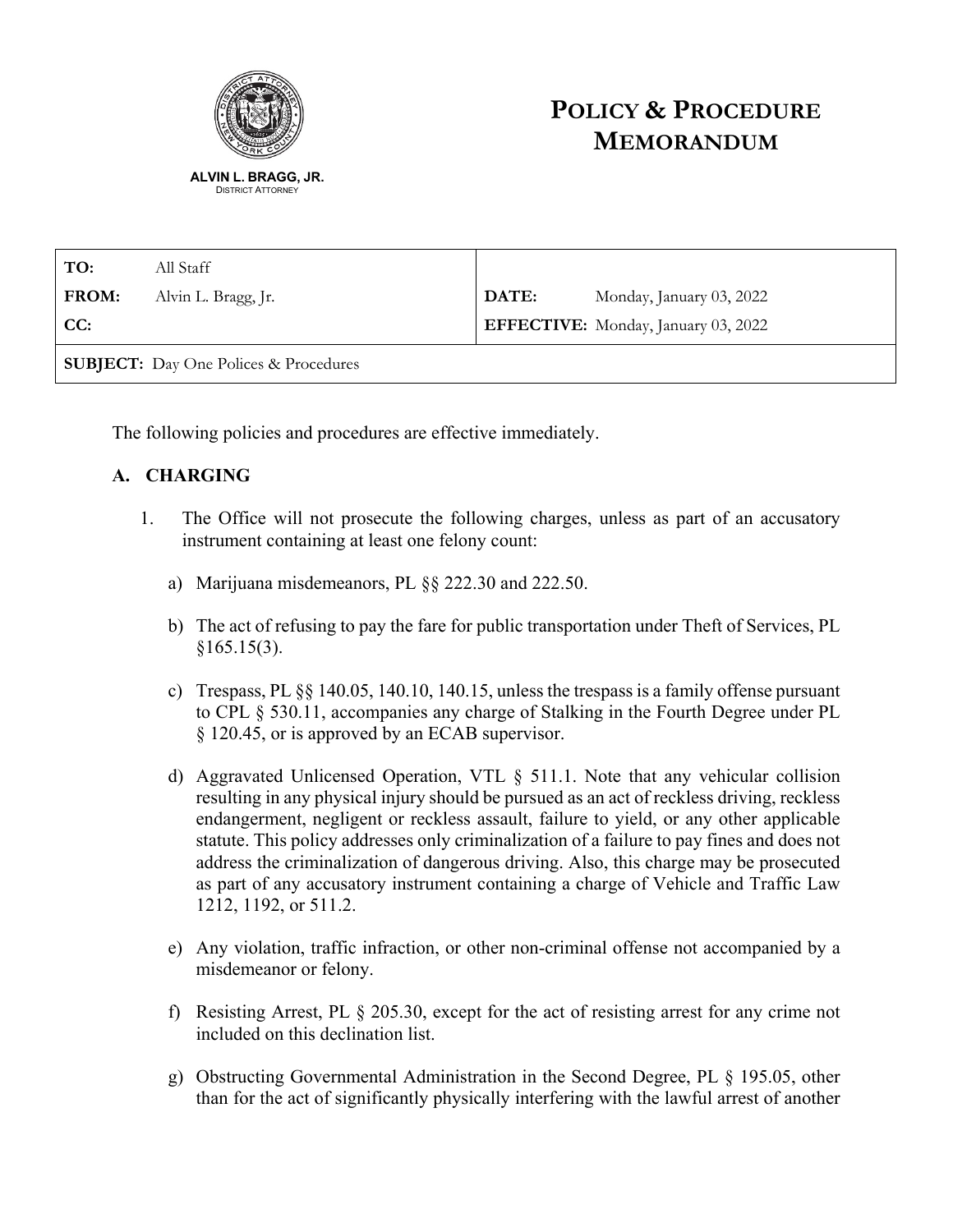person. Significant physical interference includes, at a minimum, the acts of shoving, tackling, pushing, punching, and other similar acts. Otherwise, this charge must be approved by an ECAB supervisor.

- h) Prostitution, PL § 230.00. ECAB supervisory approval required to prosecute Patronizing a Person for Prostitution under PL § 230.04. This does not include any felonies, or coercive practices regularly performed by those who traffic in the sex trade or related crimes such as money laundering.
- i) Outdated offenses such as Obscenity, PL Article 235, and Adultery, PL § 255.17.
- 2. Misdemeanor charges for which a desk appearance ticket is required by law shall be offered diversion. Diversion is defined as the opportunity to complete a short but meaningful programming mandate after arrest through a community-based provider, based on the needs of the person arrested. Upon completion of the mandate, the Office will decline to prosecute the case.
	- a) Consistent with past policies, those arrested and offered diversion will be permitted to consult with an attorney regarding their options.
	- b) If the person accepts the diversion, the Office will work to ensure they do not need to appear in court, including if their diversion mandate is not complete before their scheduled appearance.
- 3. Cases for which a desk appearance ticket is issued but not required by law to be issued will be offered the diversion option defined herein, unless: a) the allegations include any sex offenses, assault, menacing, any allegation of harm or the threat of harm to another person, or offenses requiring an order of protection during the pendency of the case; or b) based on a holistic analysis of the case, diversion would be inconsistent with public safety goals.
- 4. The Office will continue to screen desk appearance ticket cases to ensure that diversion is not presumptively offered in rare but important instances of great public concern where such tickets are required by law, such as cases involving white collar theft, the death of another person by an act of driving, and other cases for which non-carceral sentences would not be presumed as per the policies on carceral dispositions described *infra*.
- 5. ADAs should use their judgment and experience to evaluate the person arrested, and identify people: who suffer from mental illness; who are unhoused; who commit crimes of poverty; or who suffer from substance use disorders. Immediately identify such cases to an ECAB supervisor. Charges should be brought consistent with the goal of providing services to such individuals, and leverage during plea negotiations should not be a factor in this decision.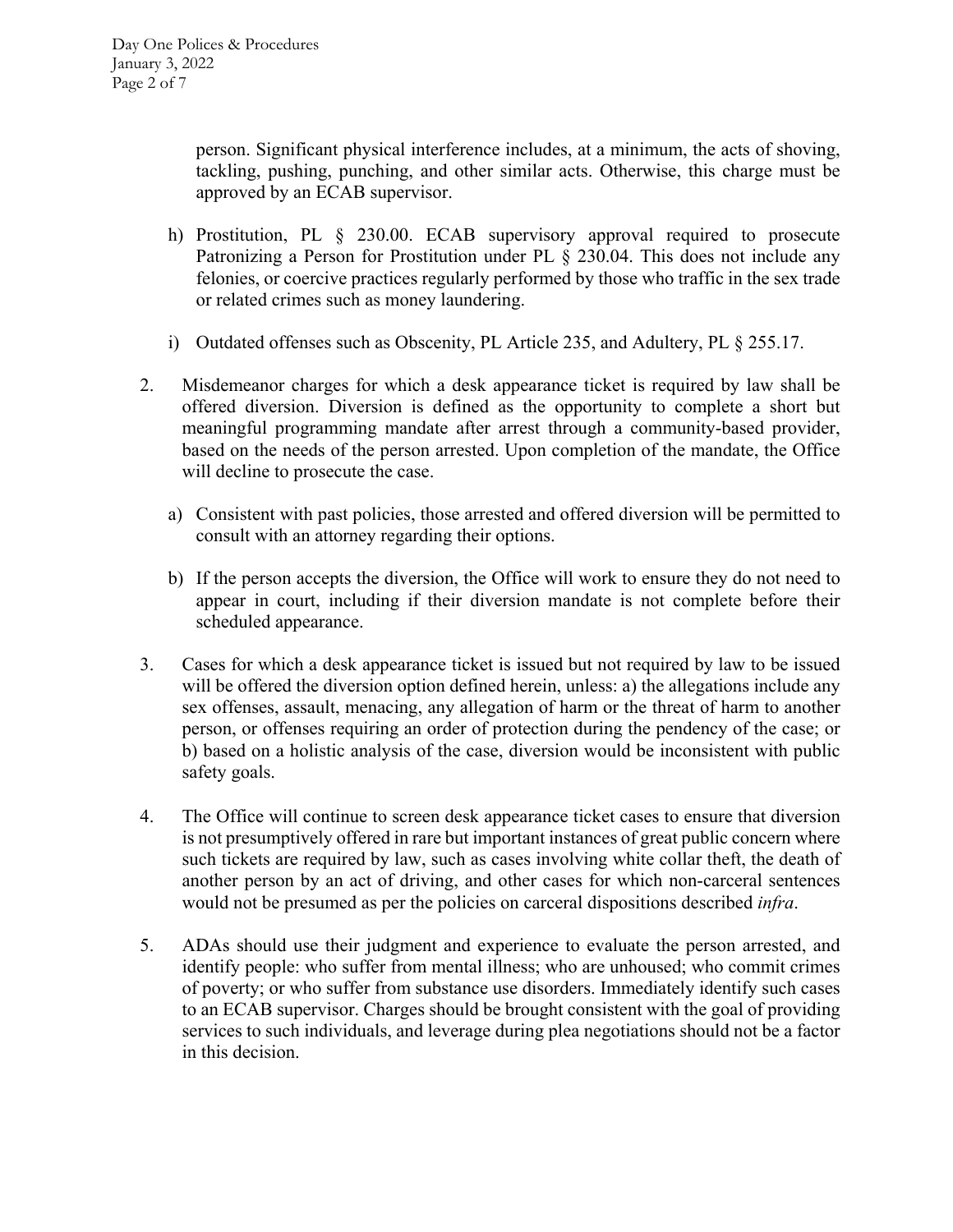- 6. The following offenses shall be charged as follows:
	- a) An act that could be charged under PL §§ 160.15 (2, 3, or 4), 160.10(2b), or 160.05 that occurs in a commercial setting should be charged under PL § 155.25 if the force or threat of force consists of displaying a dangerous instrument or similar behavior but does not create a genuine risk of physical harm.
	- b) The possession of a non-firearm weapon under Penal Law  $\S$  265.02(1) shall not be charged unless as a lesser included offense, and § 265.01 shall be charged instead.
	- c) Residential burglaries: An act involving theft of property from a storage area or other portion of a dwelling that is not accessible to a living area that could be charged under PL § 140.25(2) should be charged only under PL § 140.20 and not under PL § 140.30 or PL §140.25(2).
	- d) Commercial burglaries: An act involving theft of property from a commercial establishment that could be charged under PL § 140.25(2) because such establishment is technically part of a larger structure that contains dwellings shall only be charged under § 140.20.
	- e) Drug cases: If there is a reasonable view of the evidence indicating that a person arrested for the sale of a controlled substance is acting as a low-level agent of a seller, such person shall be charged with 220.03 and no felonies and therefore offered diversion. Also, unless such charge is a lesser included offense or unless the defendant actually sold a controlled substance, the offense of Penal Law § 220.06 shall not be charged and 220.03 shall instead be charged.
- 7. Prosecution may be deferred if the discovery available at the time of arraignment is so sparse, or so potentially voluminous, that the ADA believes it poses a significant risk that the Office will not meet its discovery requirements in arraigning the case immediately, provided that doing so poses no public safety risk. Delaying a case while we gather all the evidence and make sure it is appropriate to file an accusatory instrument will ensure that we are in full compliance with the letter and spirit of discovery requirements.

### **B. PRETRIAL DETENTION**

1. There is a presumption of pre-trial non-incarceration for every case except those with charges of homicide or the death of a victim, a class B violent felony in which a deadly weapon or dangerous instrument causes serious physical injury, sex offenses in Article 130 of the Penal Law, domestic violence felonies or charges of PL § 215.50, public corruption, rackets, or major economic crimes, including any attempt to commit any such offense under Article 110 of the Penal Law. For any charge of attempt to cause serious physical injury with a dangerous instrument, ADAs must obtain the approval of an ECAB supervisor to seek pretrial detention.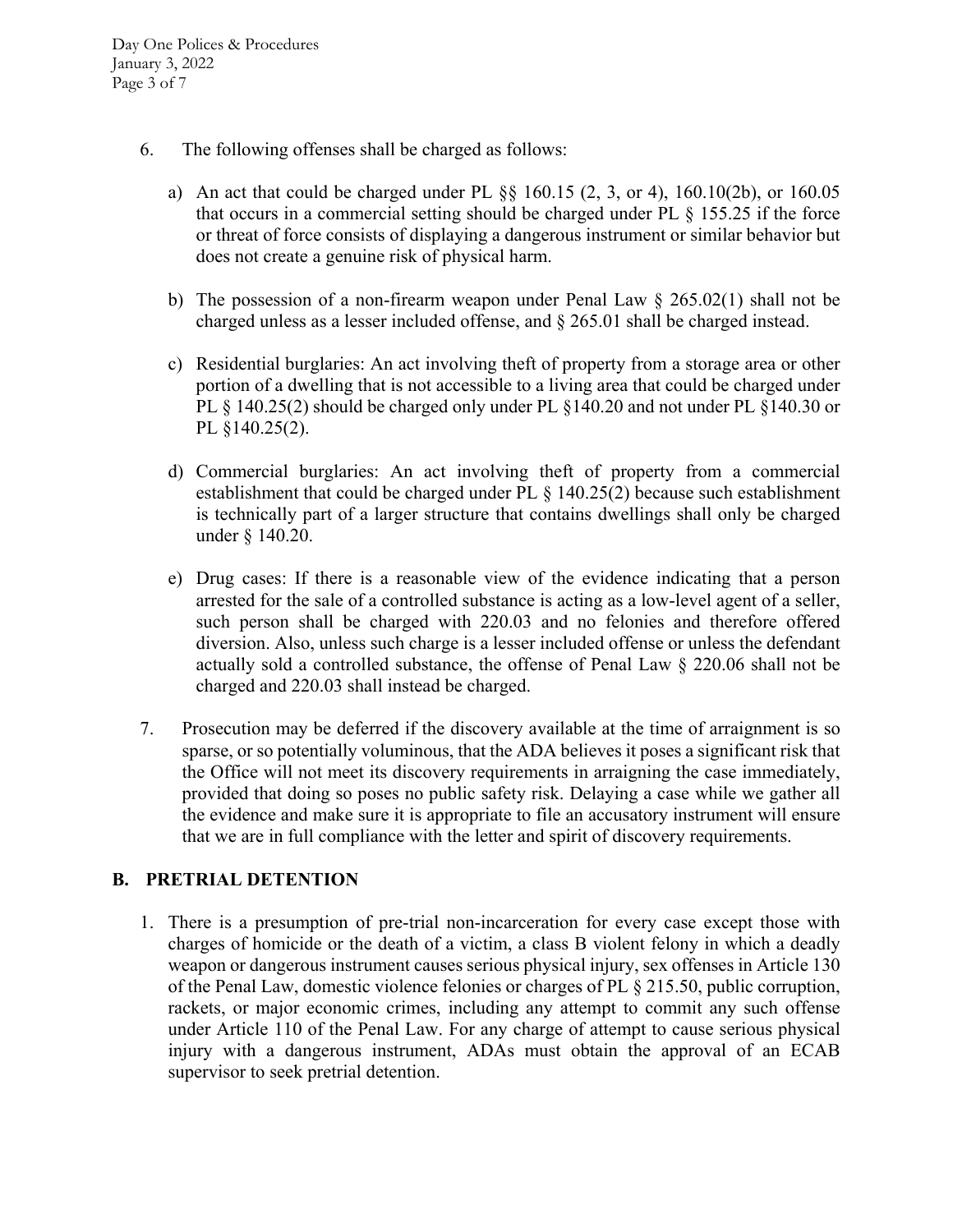- a) Exceptions will be granted in extraordinary circumstances, based on a holistic analysis of the facts presented, criminal history (particularly any recent history of not returning to court without sufficient cause or explanation), and any other information available.
- b) An ADA may request pretrial detention in such extraordinary circumstances after submitting the Application for Pretrial Detention form to their ECAB supervisor.
- 2. Where release is recommended, the following rules apply:
	- a) The Office will consent to release on recognizance whenever release is recommended by the CJA risk assessment or if it is the defendant's first arrest. Exceptions to this rule apply in the following circumstances: a violent felony involving serious physical injury, a class A, B, or C violent felony; or where the defendant lacks a NYC address and does not have a phone to receive court appearance reminders.
	- b) In any other circumstance, the Office will consent to supervised release, or other support strategies to ensure returning to court.
- 3. For cases where there is no presumption of non-incarceration, the Office should carefully consider all known facts. Special consideration should be given to any request for pre-trial detention for following individuals who face unique hardships, such as individuals with health conditions that could suffer serious harm or death if incarcerated.
- 4. When requesting bail, ADAs must request a partially or unsecured bond in the same amount as the cash bail request.
- 5. If defense counsel requests, ADAs working in the arraignment parts shall inform defense counsel prior to their client's arraignment of the Office's bail request and any plea offer.
- 6. For those individuals whose conditions, particularly their physical and mental health, change during incarceration, the Pathways to Public Safety Bureau will review and consent to a change in bail or release conditions if necessary.
- 7. If individuals miss court dates, ADAs shall contact defense attorneys to request them to provide the reason for the violation or failure to appear in court. If the person fails to appear but there is no evidence that the person intentionally attempted to flee from law enforcement, such as evading police or giving a police officer an alias, then recommend release upon the original conditions.
- 8. If there is an allegation that an individual has violated a condition of release, ADAs shall contact the defense attorney to determine whether the violation of the condition is related to circumstances such as health issues, transportation or child care issues. If there is clear evidence that the person willfully violated conditions of release, ask for the next-least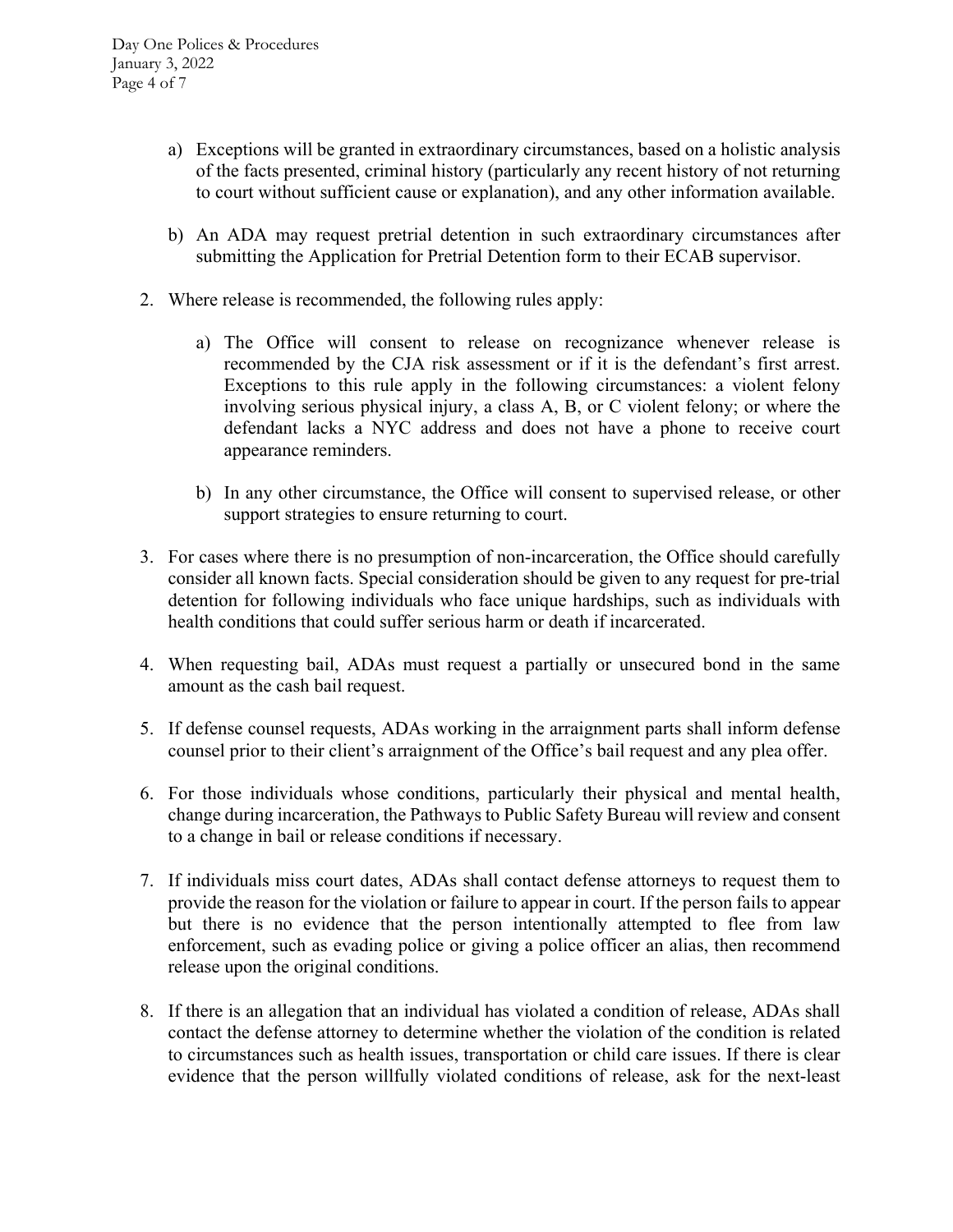restrictive condition to ensure they fulfill the conditions of release. Supervisory approval is required for any deviation from this policy.

9. In appropriate cases, the Office will consent to excusing the defendant from having to attend routine court appearances.

# **C. DISPOSITIONS**

- 1. The Office will not seek a carceral sentence other than for homicide or other cases involving the death of a victim, a class B violent felony in which a deadly weapon causes serious physical injury, domestic violence felonies, sex offenses in Article 130 of the Penal Law, public corruption, rackets, or major economic crimes, including any attempt to commit any such offense under Article 110 of the Penal Law, unless required by law. For any charge of attempt to cause serious physical injury with a dangerous instrument, ADAs must obtain the approval of an ECAB supervisor to seek a carceral sentence.
	- a. This rule may be excepted only in extraordinary circumstances based on a holistic analysis of the facts, criminal history, victim's input (particularly in cases of violence or trauma), and any other information available. ADAs shall also consider the impacts of incarceration on public safety, the impacts of incarceration on communities, the financial cost of incarceration, the racially disparate use of incarceration, and the barriers to housing, employment, and education created as a consequence on a period of incarceration.
	- b. An ADA may request incarceration in such extraordinary circumstances after submitting the Application for Carceral Sentence form to their supervisor at least 3 business days prior to the court date upon which such disposition is sought, and after such supervisor so approves.
- 2. For cases in which there is no presumption of non-incarceration, there is also no presumption that incarceration is the appropriate outcome. ADAs should consider whether a carceral sentence is appropriate based a holistic analysis of all known facts.
- 3. ADAs shall presumptively indict both top counts and lesser included counts when presenting cases to the grand jury, permitting a wider range of statutorily permissible plea bargaining options. This presumption can be overcome with supervisory approval.
- 4. When seeking a carceral sentence, the following rules apply, absent exceptional circumstances:
	- a. For a determinate sentence, the Office will request a maximum of 20 years.
	- b. For an indeterminate sentence other than one with a maximum of life, the Office will request no more than a maximum of 20 years, absent exceptional circumstances.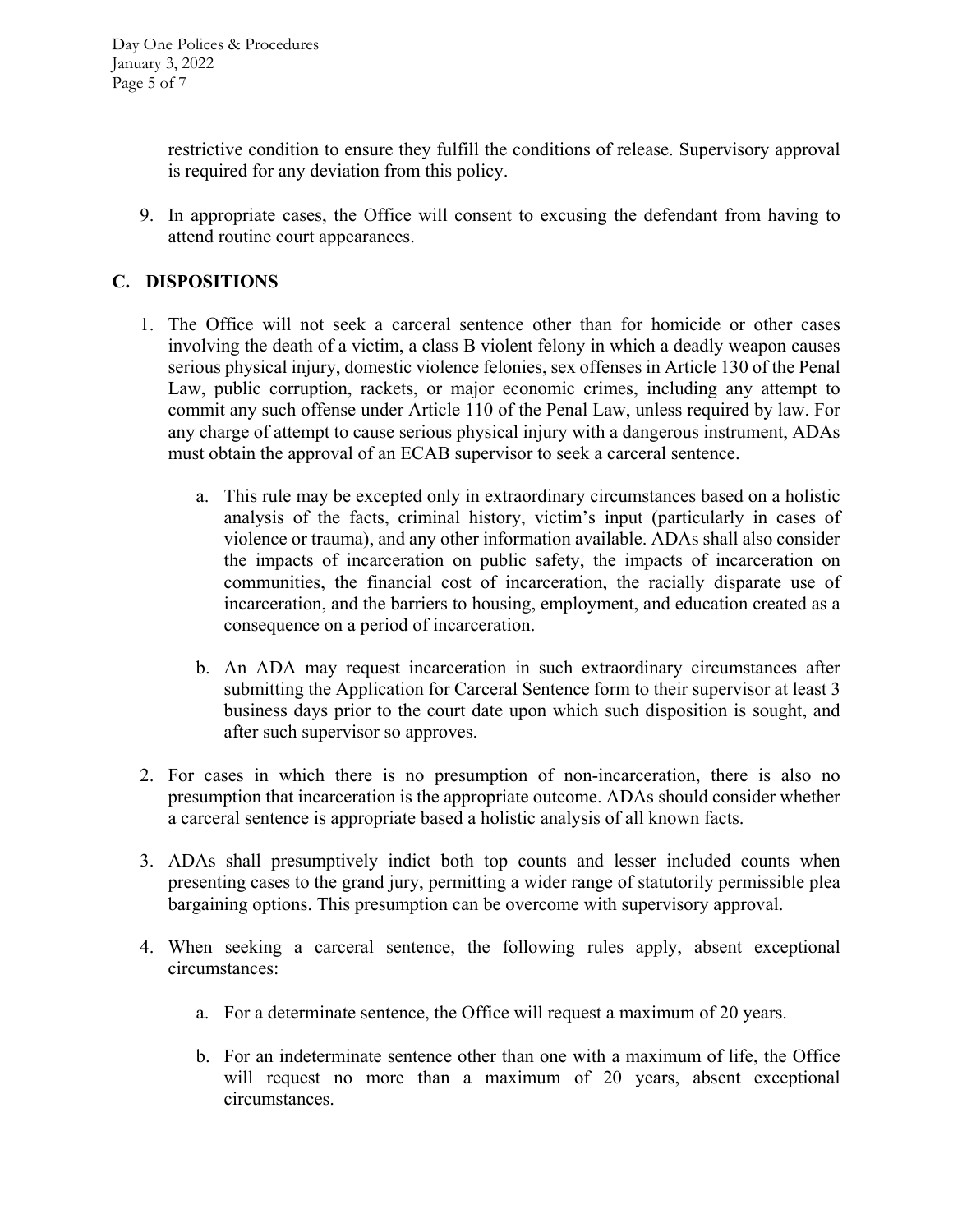- c. For an indeterminate sentence with a maximum of life, the Office will request no more than a minimum of 20 years, unless required by law.
- d. The Office shall not seek a sentence of life without parole.
- e. In exceptionally serious cases such as homicides where lengthy periods of incarceration are justified, ADAs shall consider the use of restorative justice as a mitigating factor in determining the length of the sentence, only when victims or their loved ones consent.
- 5. If a case is determined to be appropriate for a disposition involving services, the Office will rely on outside professionals to determine the appropriate service and length of placement, and shall analyze cases involving substance use and mental illness through a public health lens. The Office shall not require proffers for such services.
- 6. Restorative justice programming will be expanded significantly, including for violent felony cases in which the victim consents.
- 7. For any case in which a person violates the terms of a non-carceral sentence or pre-plea programming mandate, the Office will seek a carceral "alternative" only as a matter of last resort. The Office will take into account that research shows that relapses are a predictable part of the road to recovery for those struggling with substance abuse, and the Office will reserve carceral recommendations for repeated violations of the terms of a mandate.

# **D. SPECIAL PROCEDURES FOR CASES INVOLVING JUVENILES AND YOUNG ADULTS**

- 1. For adolescent offenders charged with offenses defined in subdivision 1 of CPL §722.23, the Office shall presumptively not file motions preventing removal to family court unless the charges are extremely serious and the young person does not demonstrate amenability to the services available in Family Court. An ADA may overcome this presumption only after submitting the Application Opposing AO Removal form to their supervisor no later than 10 days after arraignment, and after such supervisor so approves.
- 2. For adolescent offenders charged with offenses defined in subdivision 2 of CPL §722.23, the Office shall presumptively consent to removal to family court under CPL § 722.23(2)(e) unless the charges are extremely serious and the young person does not demonstrate amenability to the services available in family court. An ADA may overcome this presumption only after submitting the Application Opposing AO Removal form to their supervisor at least 3 days prior to the hearing held pursuant to  $\S 722.23(2)(a)$ , and after such supervisor so approves.
- 3. The Office will consent to the removal of all juvenile offenders to Family Court pursuant to CPL § 722.22, permitting the court to make its own analysis of the statutory factors,